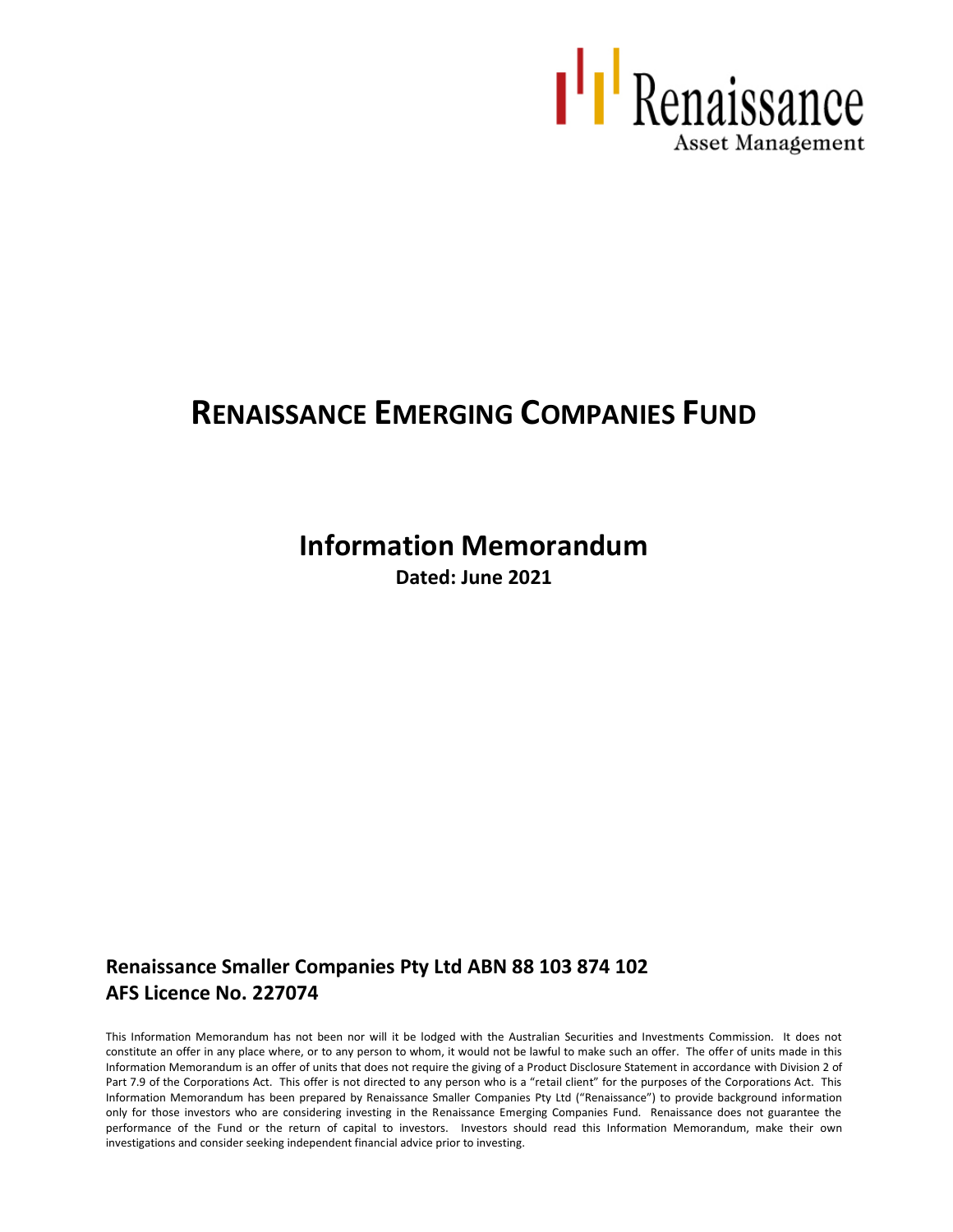# **CONTENTS**

| <b>SUMMARY OF FEATURES</b>    | 3  |
|-------------------------------|----|
| THE INVESTMENT MANAGER        | 4  |
| <b>INVESTMENT INFORMATION</b> | 5  |
| <b>FUND INFORMATION</b>       | 9  |
| <b>FEES AND EXPENSES</b>      | 11 |
| <b>ADDITIONAL INFORMATION</b> | 14 |
| <b>DIRECTORY</b>              | 17 |
| <b>HOW TO INVEST</b>          | 18 |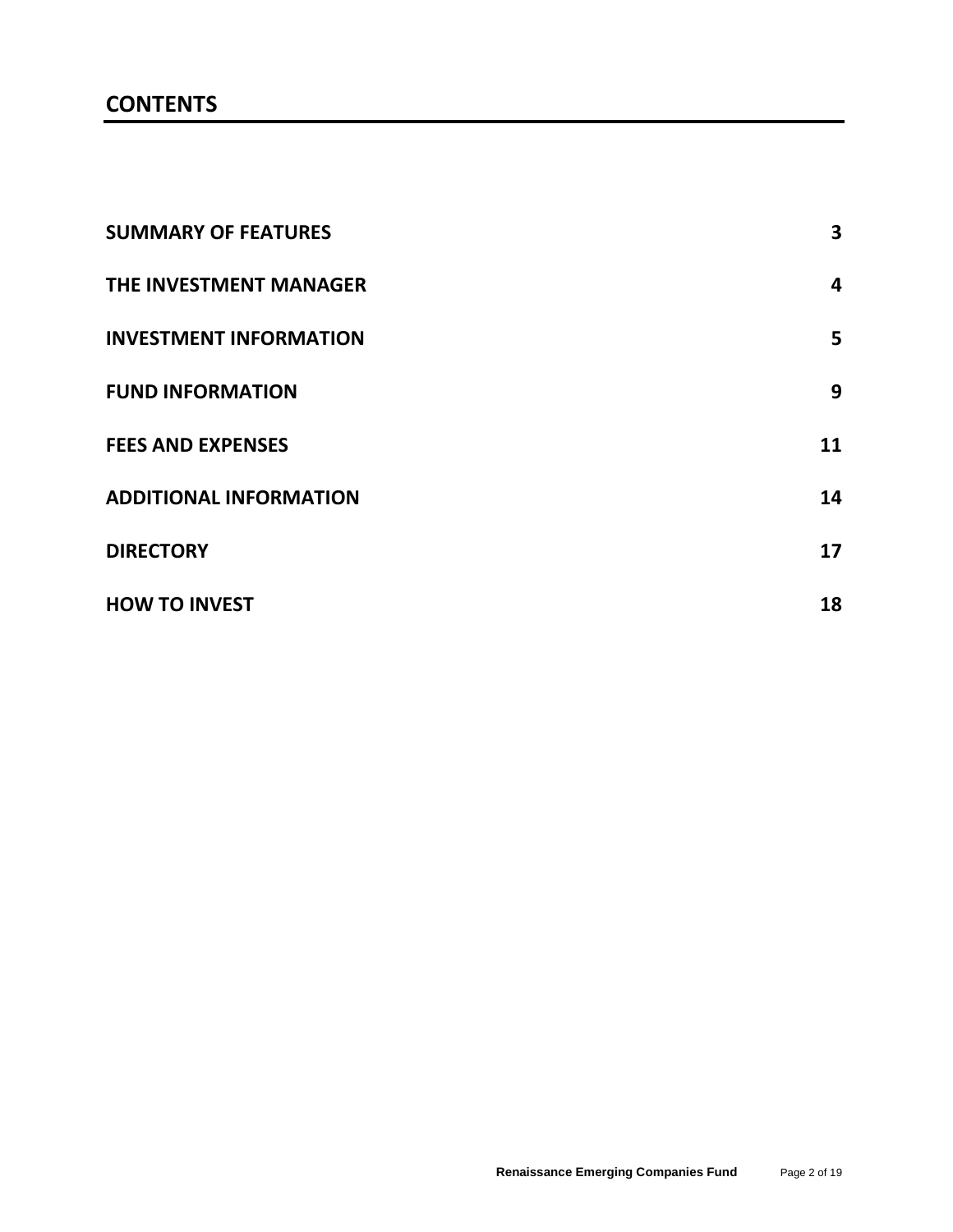# **SUMMARY OF FEATURES**

This table provides a summary of some of the main features of the Fund. The entire Information Memorandum should be read prior to making an investment decision.

| <b>Investment Manager and Trustee</b> | Renaissance Smaller Companies Pty Ltd                                                                                                                                                                                                                                                                                                 |  |
|---------------------------------------|---------------------------------------------------------------------------------------------------------------------------------------------------------------------------------------------------------------------------------------------------------------------------------------------------------------------------------------|--|
| <b>Investment Vehicle</b>             | An unregistered wholesale Australian unit trust                                                                                                                                                                                                                                                                                       |  |
| <b>Minimum Initial Investment</b>     | \$100,000                                                                                                                                                                                                                                                                                                                             |  |
| <b>Additional Investments</b>         | \$20,000                                                                                                                                                                                                                                                                                                                              |  |
| <b>Investment Objectives</b>          | We aim to provide consistent long-term returns of Benchmark<br>+5% (pre fees and without allowance for tax) over rolling three<br>year periods, by investing in a portfolio of predominantly listed<br>companies not in the S&P/ASX 100 Index, and with a market<br>capitalisation less than \$500 million at the time of investment. |  |
| <b>Benchmark</b>                      | S&P/ASX Small Ordinaries Accumulation Index.                                                                                                                                                                                                                                                                                          |  |
| <b>Investment Strategy</b>            | We aim to achieve our investment objective by investing in<br>quality smaller emerging companies.                                                                                                                                                                                                                                     |  |
| <b>Valuations and Unit Pricing</b>    | Generally weekly, each Friday, and at month end.                                                                                                                                                                                                                                                                                      |  |
| <b>Distributions</b>                  | Generally annually as at the end of June. Distributions will be<br>reinvested in additional units unless an election to receive<br>payment is made.                                                                                                                                                                                   |  |
| <b>Fees and Expenses</b>              | Management fee of 1.25% per annum of gross asset value*<br>$\bullet$<br>Performance fee of 20% of the Fund's investment returns<br>$\bullet$<br>made in excess of the Benchmark<br>There are no entry or exit fees                                                                                                                    |  |
| <b>Custodian</b>                      | Link Fund Solutions, (ABN 44 114 914 215).                                                                                                                                                                                                                                                                                            |  |
| <b>APIR Code</b>                      | <b>RSC9712AU</b>                                                                                                                                                                                                                                                                                                                      |  |

**Please note that anything mentioned on this page as well as the investment information in pages 4 to 6 and the information about fees and expenses on pages 10 to 12 may be changed by the Manager from time to time. Investors will be given 30 days' prior notice of any material changes.**

\* This fee amount is exclusive of GST. Renaissance recovers the GST on its fee as an expense of the Fund. It is anticipated that the Fund will receive a reduced input tax credit of 55% of the GST deducted from the Fund as an expense on account of the management fee.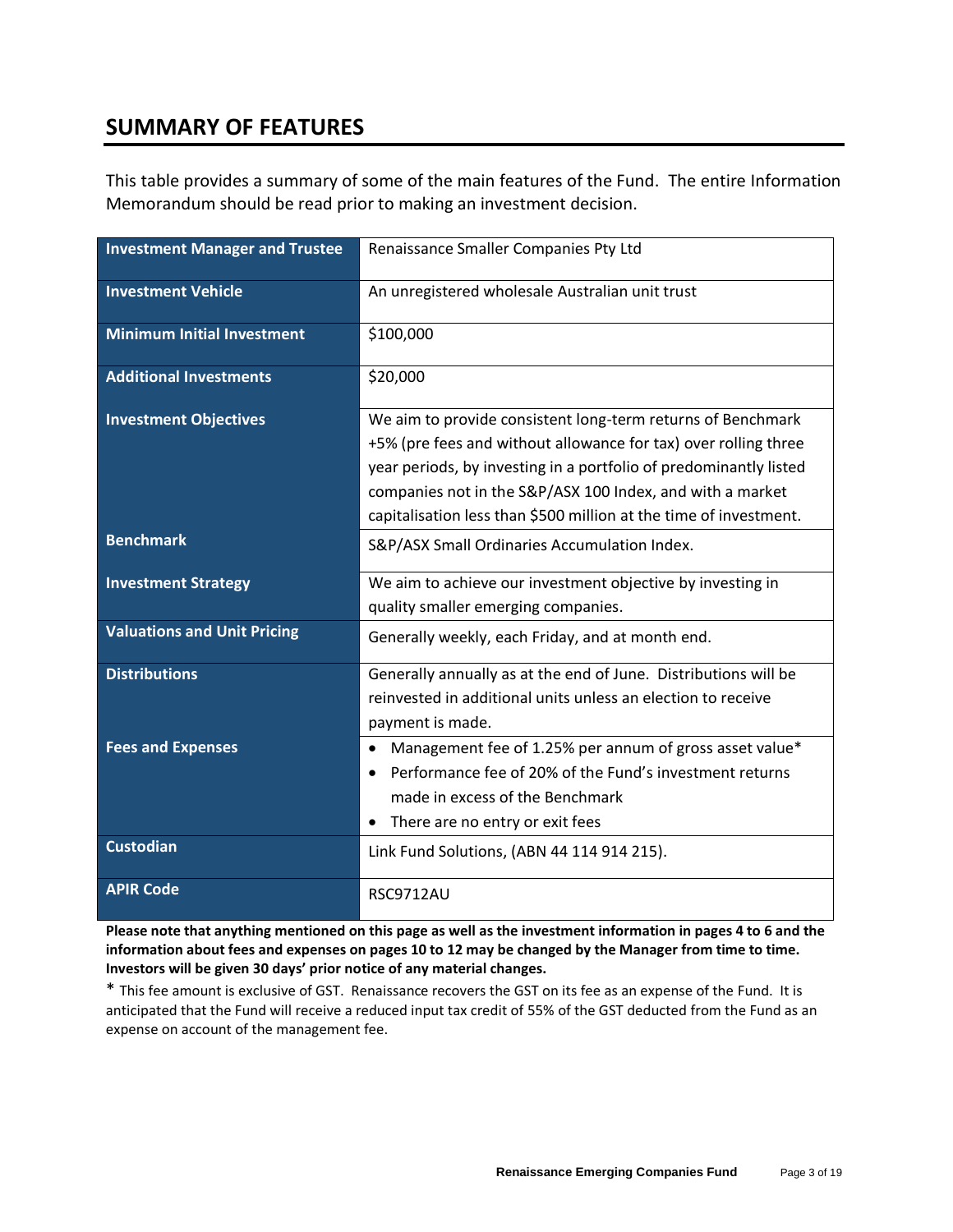## **THE INVESTMENT MANAGER**

Renaissance Smaller Companies Pty Ltd ("Renaissance") is a privately owned investment management company which holds an Australian Financial Services Licence (AFS Licence No. 227074) and was founded in 2003. Renaissance manages discrete mandates for larger institutional clients investing in small and mid-cap companies, and is making its expertise available to wholesale investors by way of this wholesale unit trust.

The principals of Renaissance Smaller Companies Pty Ltd, David Fleming and Glen Hoffman are responsible for investment management decisions and they manage a team of investment professionals who focus entirely on small and mid-cap companies. A summary of their experience is provided below.

#### *David Fleming*

David Fleming is the Managing Director of Renaissance Smaller Companies Pty Ltd, a company established in March 2003 for the purpose of providing dedicated smaller company portfolios to the wholesale market. David's prior experience included fourteen years at Rothschild Australia Asset Management (including Sagitta Wealth Management and BT Financial Group) where he specialised in smaller company stock selection and portfolio management. He was promoted to Director, Head of Smaller Companies in 1999 where he managed a team of four investment professionals. During this period he re-engineered the investment research process and introduced a disciplined framework for portfolio construction. Investment performance improved noticeably as a result of these process enhancements and through his direction. The portfolio was in the first quartile during 2002 prior to his departure from Rothschild/BT Financial Group. David has over 28 years' experience in analysing and managing smaller company portfolios.

#### *Glen Hoffman*

Glen Hoffman is a Director of Renaissance Smaller Companies Pty Ltd. Prior to this Glen was employed by Rothschild Australia Asset Management (including Sagitta Wealth Management and BT Financial Group) during the period from 1996 to 2003. Glen joined the Smaller Companies team in 1999 and his roles included company research and portfolio construction. Glen was Assistant Portfolio Manager (International Equities) prior to his Smaller Companies position. His role focused on strategic equity analysis, portfolio construction and portfolio implementation. During the period 1996 to 1998 Glen was a Manager in the Portfolio Administration division. At Renaissance, Glen's role includes stock analysis and research, and the management of the Smaller Company portfolios. Glen has over 22 years' experience as a portfolio manager, with over 19 years managing smaller company portfolios.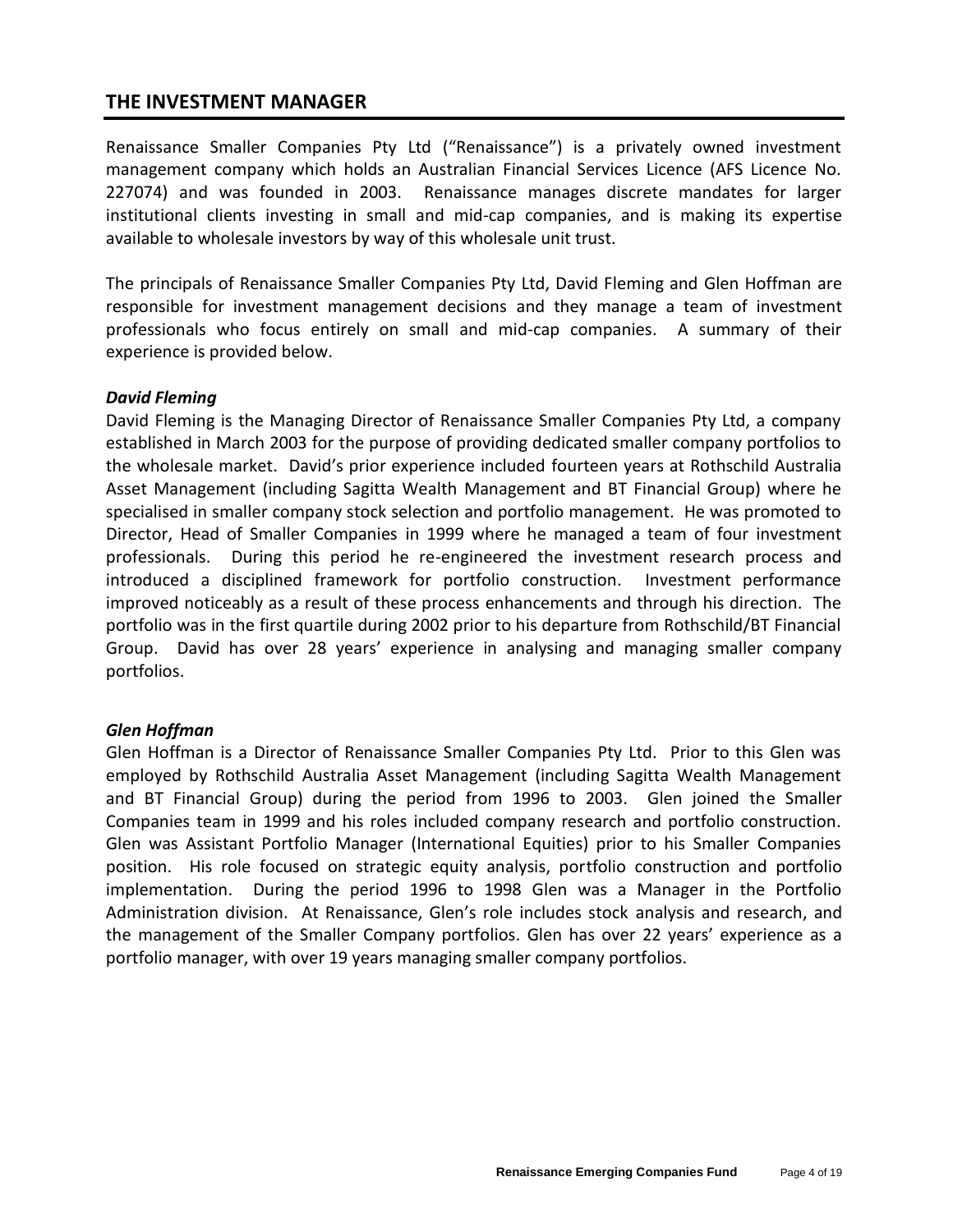## **INVESTMENT INFORMATION**

#### **Investment Objectives**

The Renaissance Emerging Companies Fund (the "Fund") aims to provide long-term returns of benchmark +5% per annum (pre fees and without allowance for tax) over rolling three year periods, by investing in a portfolio of predominantly listed emerging companies not in the S&P/ASX 100 Index, and with market capitalisation of less than \$500m at time of investment. The Fund's benchmark is the S&P/ASX Small Ordinaries Accumulation Index.

#### **Investment Strategy**

Renaissance's investment strategy is founded on a value based investment philosophy. With the framework for stock selection based upon these principles, Renaissance overlays portfolio construction guidelines in order to manage risk.

#### **Investment Philosophy**

Renaissance employs an active approach to investment management, adopting a 'bottom up', value based philosophy. Renaissance's investment philosophy seeks to exploit market inefficiencies that result in security prices deviating from fair value. This approach reflects the belief that, in the absence of structural change, security prices will ultimately tend back towards their valuation through the course of an investment cycle.

#### **Investment Guidelines**

The following table provides the investment guidelines of the Fund

| <b>Renaissance Emerging Companies Fund Investment Guidelines</b> |                                                                                                                                                                                                                                                                                                                                                                                 |  |  |
|------------------------------------------------------------------|---------------------------------------------------------------------------------------------------------------------------------------------------------------------------------------------------------------------------------------------------------------------------------------------------------------------------------------------------------------------------------|--|--|
| <b>Type of Securities</b>                                        | The following securities with a market capitalisation of less than AUD 500<br>million at the time of first purchase:<br>ASX listed securities<br>Securities listed on any Australian exchange other than ASX up to<br>٠<br>20% of the net assets of the Fund;<br>Foreign exchange listed securities (e.g., New Zealand up to 10% of<br>$\bullet$<br>the net assets of the Fund. |  |  |
|                                                                  |                                                                                                                                                                                                                                                                                                                                                                                 |  |  |
| <b>Mkt Cap Above</b>                                             | Up to 30% of the Fund's net assets can be in securities whose market                                                                                                                                                                                                                                                                                                            |  |  |
| \$500m                                                           | capitalisation has grown to \$500m or above since the securities were first<br>purchased.                                                                                                                                                                                                                                                                                       |  |  |
| <b>Number of Securities</b>                                      | Must be invested in at least 20 securities in the Fund.                                                                                                                                                                                                                                                                                                                         |  |  |
| <b>Holding Limit</b>                                             | No further purchase can be made to a security in which 10% of the Fund's                                                                                                                                                                                                                                                                                                        |  |  |
|                                                                  | net assets are invested.                                                                                                                                                                                                                                                                                                                                                        |  |  |
| <b>Cash</b>                                                      | Must be held by an Australian ADI and not to exceed 20% of the Fund's net                                                                                                                                                                                                                                                                                                       |  |  |
|                                                                  | assets.                                                                                                                                                                                                                                                                                                                                                                         |  |  |
| <b>Derivatives</b>                                               | Derivatives are to be only used for risk management purposes.                                                                                                                                                                                                                                                                                                                   |  |  |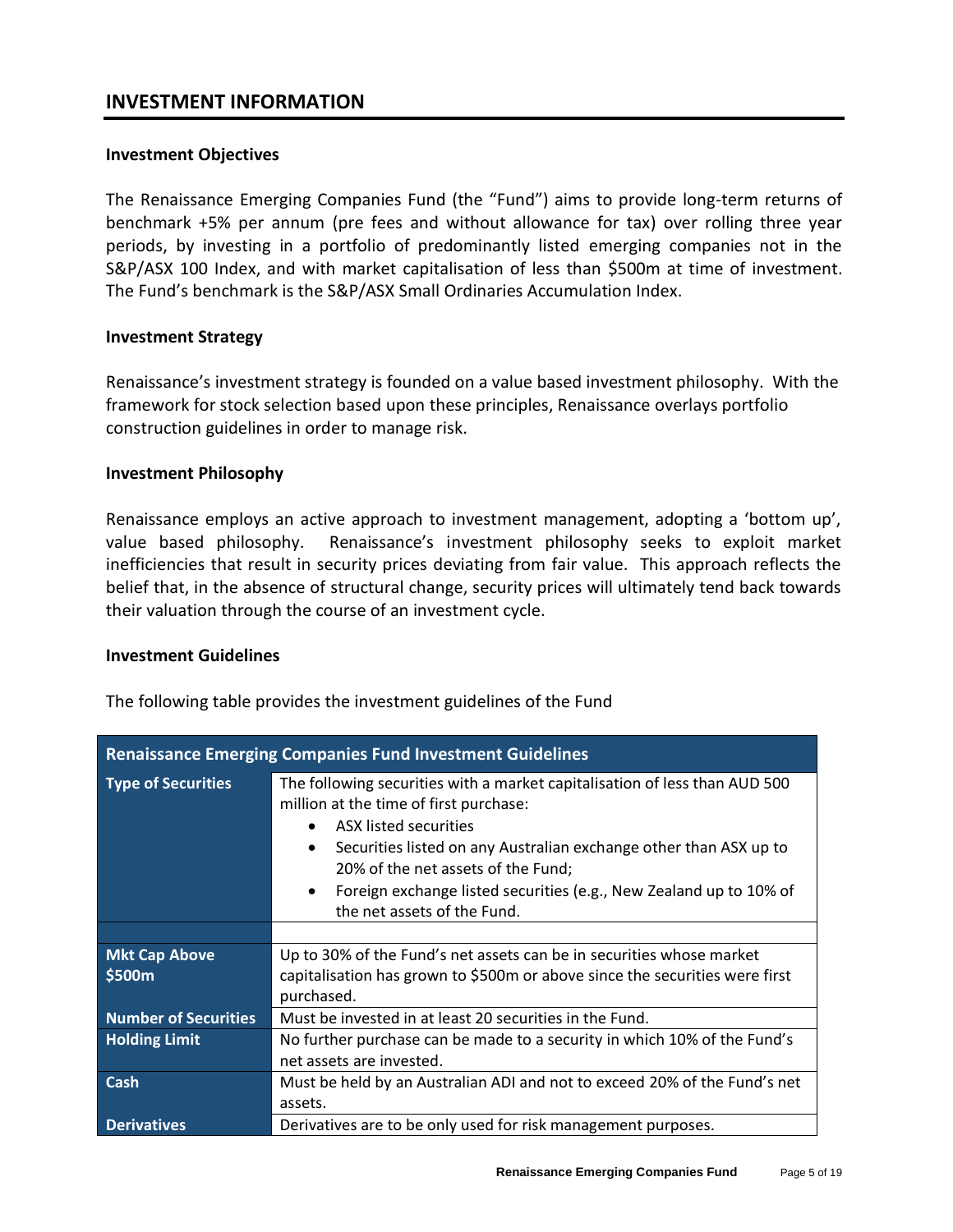## **Stock Selection**

Renaissance is a long term investor and seeks to purchase or sell securities when they deviate from fair value. The application of Renaissance's value based philosophy tends to lead the Manager to be contrarian in nature. At times, the market will undervalue securities particularly when short-term problems emerge with the company. If, after careful analysis, the Manager believes that a security is undervalued, then the Manager will seek to buy shares in that security. Similarly, when sentiment changes and security prices appreciate beyond fair value, the Manager will seek to sell the shares in this company in preference for a more undervalued company. The company may be undervalued by the market for a number of reasons including:

*Size* – the market often does not recognize smaller companies until they reach a certain market capitalisation (eg: \$100m).

*Management* – the market may not have confidence in the management of a company. Often this may be justified, but quality assets can often be undervalued due to incorrect perceptions. *Sentiment* – at times the market is seeking specific themes and may discount cash flow

generating companies which it may consider to be less exciting at the time.

*Orphan divisions* – if a division of a company is losing money the market may discount the valuation for the entire business. If this situation reverses, or the asset is sold, value can be quickly restored.

Given that the Manager is seeking to buy companies that are fundamentally undervalued, Renaissance's research process is focused upon identifying these opportunities. This process involves the utilisation of quantitative screening tools, careful monitoring of corporate announcements and monitoring prevailing share prices. Upon identification of an investment idea, the Manager undertakes careful due diligence. This process may include reviewing annual reports, discussions with competitors, reviewing industry analysis and interviewing the company. The Manager adheres to an active company visitation program designed to identify new opportunities and to monitor existing investments. This process includes a qualitative assessment of the company and the industry in which it operates. If the Manager identifies an undervalued security that meets its qualitative criteria, then it seeks to add that security to the portfolio.

## **Portfolio Construction**

Once a company passes the research process and is approved, the portfolio construction process determines the quantum of the investment position. The size of the position is driven primarily by discount to valuation; however, it is also influenced by a range of qualitative factors. The largest positions in the portfolio are required to pass more stringent qualitative assessments. Extremely small companies (micro-cap stocks) that are generally less than \$50m in market capitalisation, are limited individually and as a sector. As a whole, the portfolio can be expected to demonstrate a bias to value characteristics.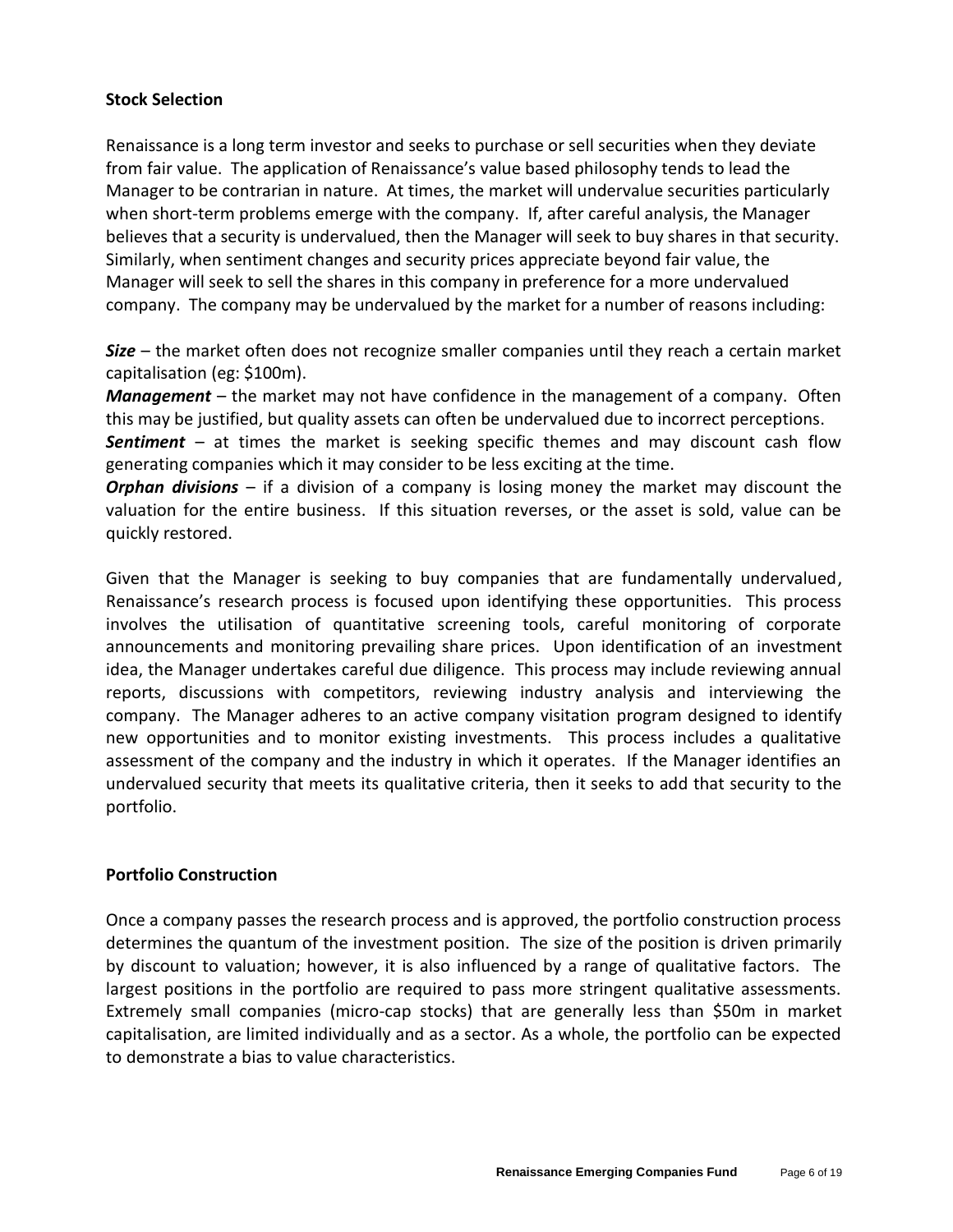## **Fund performance**

The Fund was established in April 2004 as the Renaissance Smaller Companies Fund (RSCF). The RSCF was managed with its investment universe being smaller companies not in the S&P/AX 100 index that met our valuation criteria. On 1 July 2015 we changed the investment strategy of the fund with its investment universe being emerging companies not listed in the S&P/ASX 100 index and with a market capitalisation of less than \$500m at time of purchase. Fund performance of the Fund is available from the Manager upon request. We will show investment performance for the separate strategies, as well as the overall performance of the Fund since inception.

## **Investment Risks**

When considering an investment, you need to consider the potential risks associated with that investment. All investments have an intrinsic level of risk and generally all go down as well as up in value at times (in other words, you can experience investment gains or investment losses). Different types of investments perform differently at different times and have different risk characteristics and volatility. Historically, shares have generally offered the highest returns over the long term, but can be volatile over the short to medium term. During times of market downturn, shares in smaller capitalisation companies can become less liquid and experience short-term price volatility.

Some generic risks associated with investing may include:

- your investment timeframe (ie. the timeframe over which you aim to achieve your investment goals);
- your risk tolerance and the level of volatility you are prepared to accept;
- the possibility that your investment objectives may not be met by the Fund; and
- the possibility that regular income distributions versus capital growth may not meet your expectations.

The higher the return you seek the more risk you should normally expect to take. It is not generally possible to eliminate investment risk altogether. However, Renaissance believes it is possible to formulate investment strategies which will effectively manage and reduce the risk of your investment.

Some specific risks for this Fund include:

- *Individual investment risk:* individual investments that we buy, can and do fall in value for many reasons, such as changes in a company's internal operations or management, or in its business environment. We aim to reduce these risks with careful analysis of research from many sources and by talking to those people who run companies and are responsible for changes which may impact on our investments.
- *Market risk:* economic, technological, political or legal conditions, and even market sentiment, can (and do) change, and this can mean that changes in the value of investment markets can affect the value of the investments in the Fund. We use research and analysis to form a view on these matters in relation to the Fund.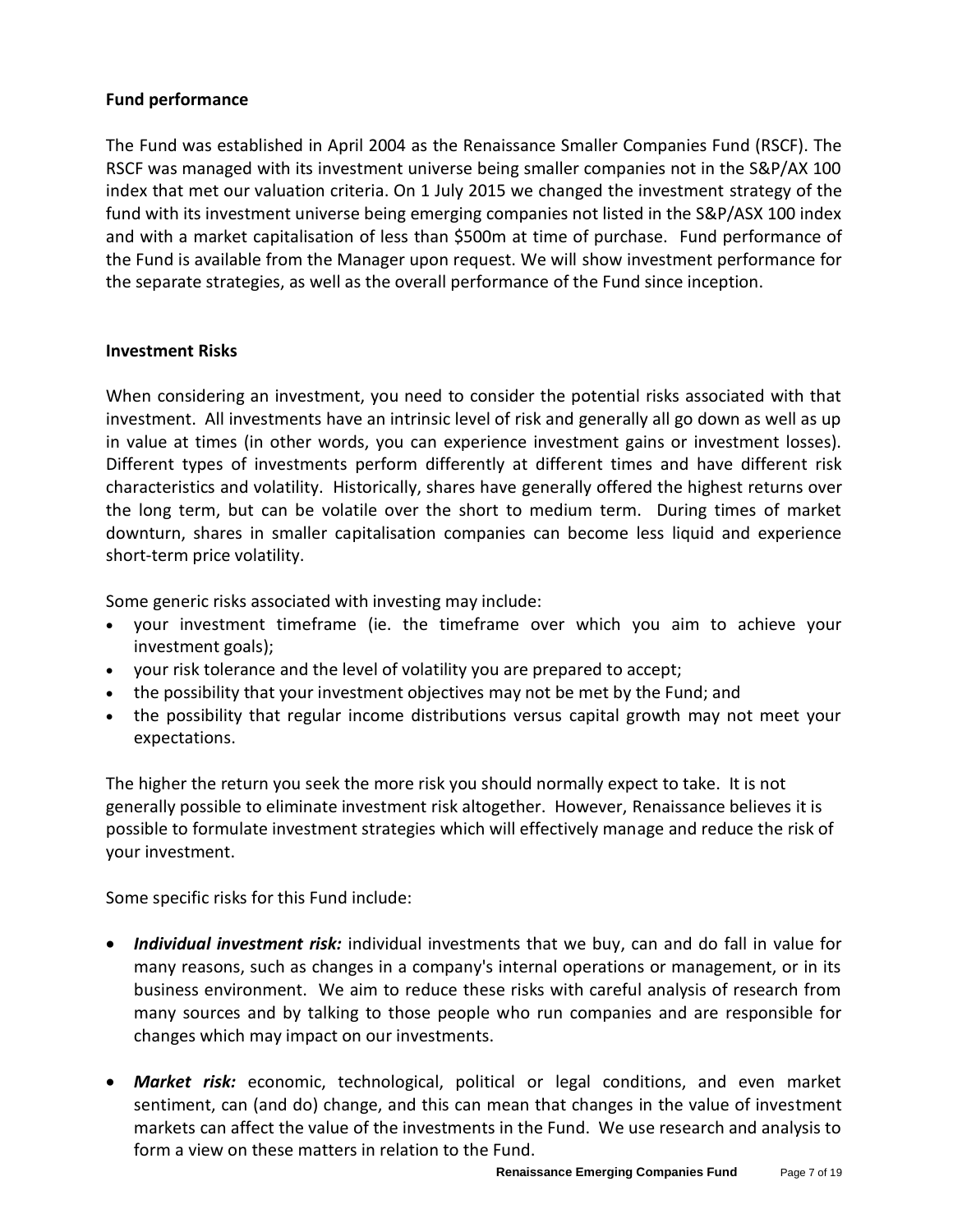- *Interest rate risk*: changes in interest rates can have a positive or negative impact directly or indirectly on investment value or returns. For example, the cost of a company's borrowing can decrease or increase. Also, investor sentiment in relation to interest rate levels can affect other markets.
- *Fund risk:* risks particular to the Fund include that it could terminate, the fees and expenses could change and our investment professionals could change. There is also a risk that investing in the fund may give different results than investing individually because of income or capital gains accrued in the fund and the consequences of investment and withdrawal by other investors. We aim to keep fund risk to a minimum by monitoring the fund and acting in your best interests.
- *Derivative risk:* the Constitution for the Fund allows for the use of derivatives. If these were to be used, this could have an effect on the amount of gains or losses that the Fund makes from time to time. In addition to any risk associated with the underlying asset (or index) for which a derivative is valued, derivative prices are affected by other factors including market liquidity, interest rates and counterparty risk.
- *Liquidity risk:* as the Fund invests primarily in shares listed (or expected to be listed) on the Australian Stock Exchange, if there is an interruption of regular trading in the market generally, or for a particular asset of the Fund (or if official quotation of the stocks to be listed is denied), there may be delays in processing withdrawal requests. Also, as the Fund invests in smaller capitalised companies and there may be less volume of trading, the Fund's ability to liquidate those securities may be more difficult at times. Renaissance monitors cash levels in the Fund to seek to manage this risk with the aim to maintain reasonable liquidity levels in the Fund.

The success of the Fund will depend on the ability of Renaissance to make investments which will increase over the longer term.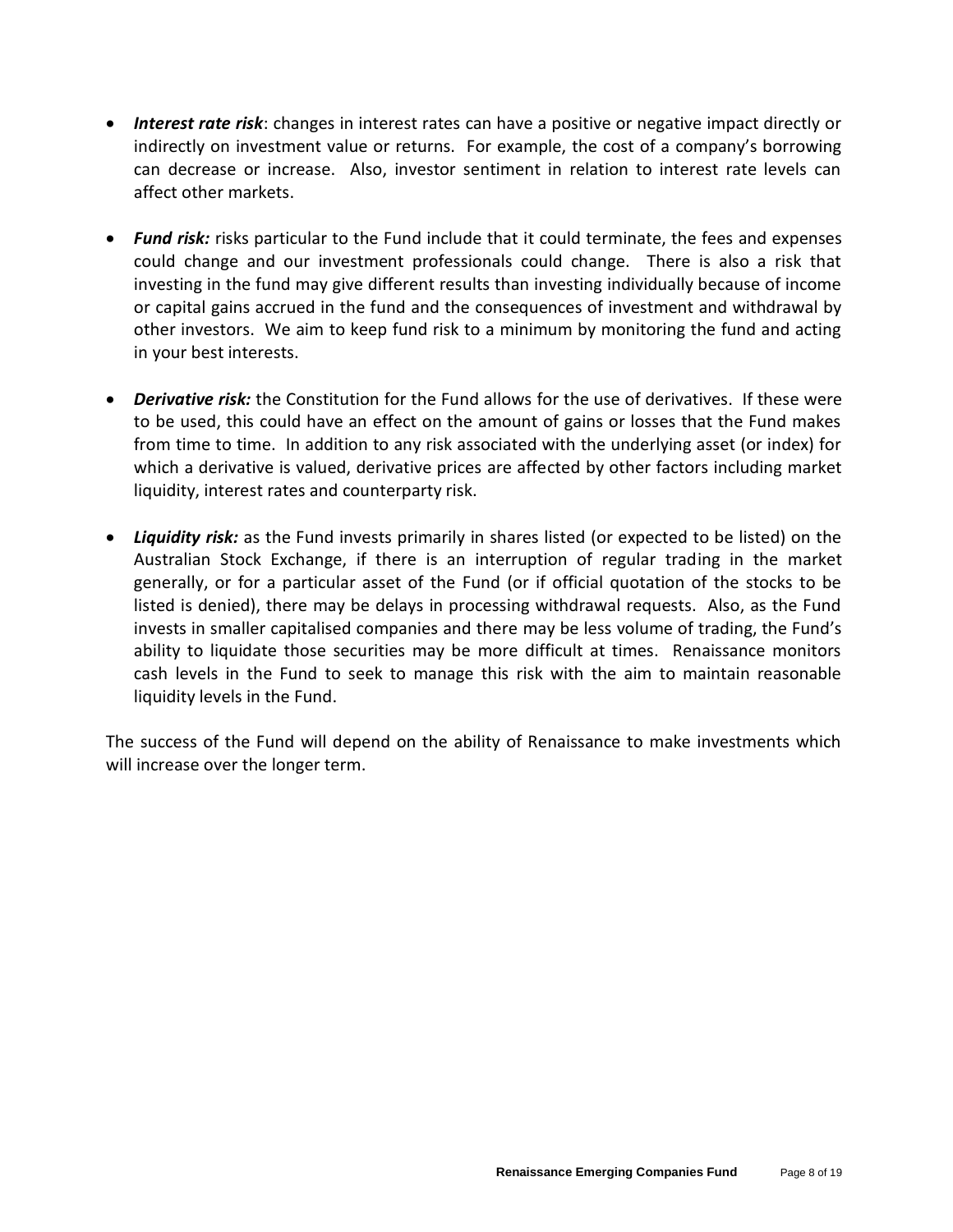## **FUND INFORMATION**

## **Making an investment**

The minimum initial amount you can invest is \$100,000 subject to Renaissance's discretion to accept a lower amount. This is also the current minimum holding. We will provide you with prior written notice if we change this amount.

To invest in the Fund, please complete the application form and forward to us either:

- by mail; or
- by emailing a scanned version of the application form to LFS\_Registry@linkgroup.com.

Make payment by electronic transfer to

| Account Name: | Renaissance Smaller Companies Pty Ltd                        |  |  |
|---------------|--------------------------------------------------------------|--|--|
|               | ATF Renaissance Emerging Companies Fund Applications account |  |  |
| Bank:         | ANZ Bank                                                     |  |  |
| BSB:          | 012-006                                                      |  |  |
| Acc. $No.:$   | 8369 19279                                                   |  |  |

Additional investments of \$20,000 or more can be made at any time in writing (including by facsimile). Under our Constitution, we have the discretion to reject any application.

### **Calculation of application and withdrawal prices**

Both the application and withdrawal prices are based on the Net Asset Value ("NAV") of the Fund adjusted to take account of transaction costs. Both prices are generally calculated weekly on a Friday, and as at month end. The NAV is determined by deducting the Fund's liabilities from the market value of the assets of the Fund.

Units will be issued at the price calculated each time the Fund is valued ("valuation time"). The deadline for receipt of an application or withdrawal request is generally 12 noon on any Friday unless this day is a public holiday in Sydney. Requests received after this time will be treated as received immediately before the next valuation time. Under the Constitution we have the discretion to price more or less frequently. This may occur when unusual circumstances prevail (for example, when there has been unusual volatility in the market) in order to protect the interests of all investors.

**By making an application for units, the investor agrees to be bound by the terms of the Constitution for the Fund and this Information Memorandum (both as may be amended from time to time).**

#### **Withdrawing your investment**

**Renaissance Emerging Companies Fund** Page 9 of 19 Withdrawals can usually be made from the Fund by a request in writing. Withdrawals are generally processed each Monday using the withdrawal price determined on the previous Friday, and we generally require at least one business days' notice of your intention to make a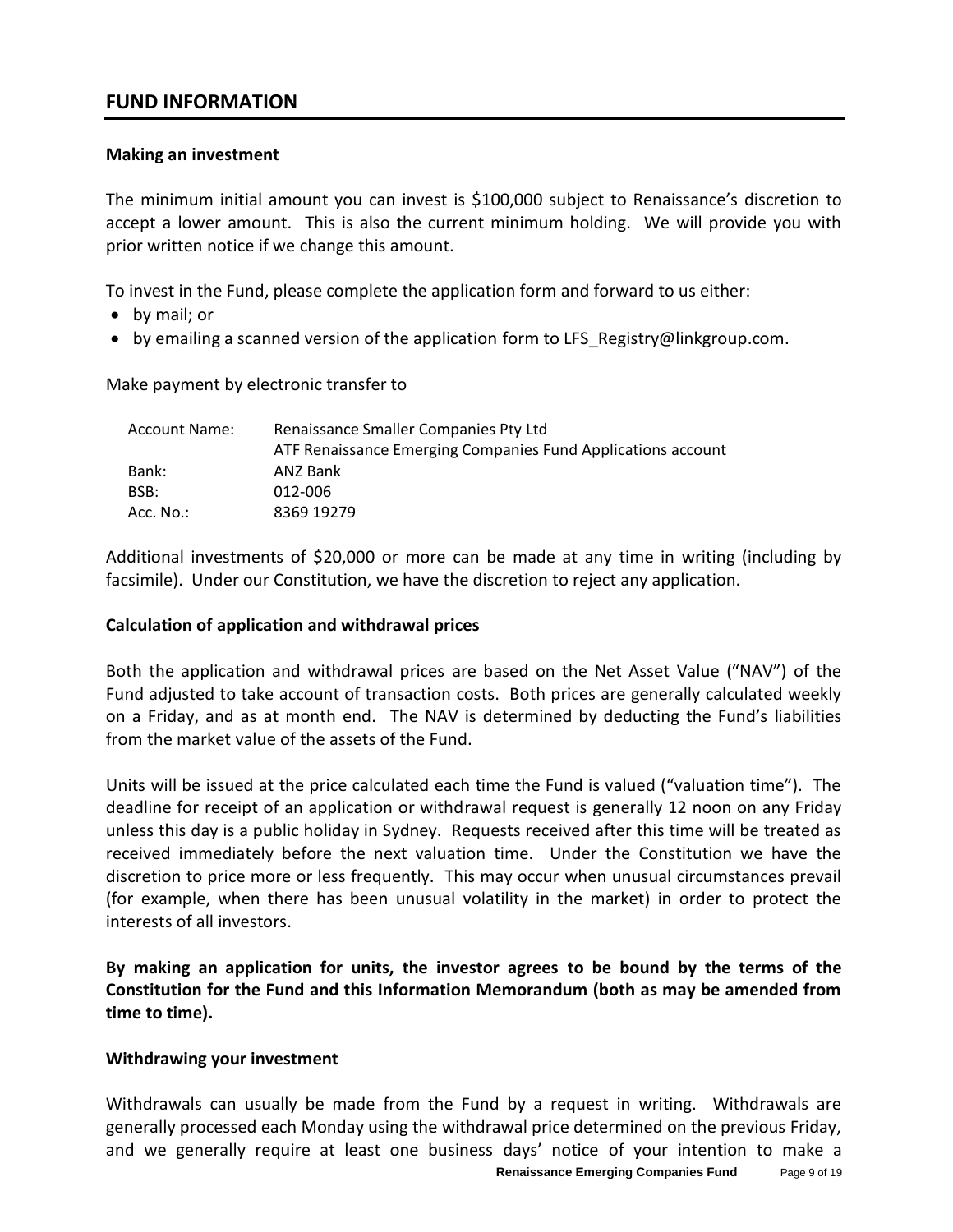withdrawal. The Manager will endeavour to facilitate redemptions as soon as practicable and payment is usually available within 7 business days.

The Fund's Constitution permits us to extend the period for satisfaction of a withdrawal request under certain circumstances. We can suspend calculation of the Fund's NAV as long as we consider it impractical or inappropriate to calculate the Fund's NAV, and withdrawals may be delayed if we are unable to realise assets due to circumstances outside our control or it is not in the best interests of unitholders taken as a whole to realise the assets required to satisfy the request. In these situations we can delay the redemption for the period the circumstances apply. We may also defer a withdrawal or stagger the number of days over which payments are made if the withdrawal requests received total more than 5% of units on issue. While we endeavour to pay the proceeds of withdrawals within 7 Business Days, the constitution allows us to extend this period to up to 180 days.

## **Distributions**

The Fund will usually distribute any income annually as at the end of June. Renaissance reserves the right to make interim distributions. Distributions (if any) may vary, depending on the Fund's realised losses, gains, income and expenses in a particular period. If investments are sold during a period, and net capital profits are realised, they may be distributed each period or alternatively, partly or wholly held over until the period ending 30 June each year. If held over, their value would be reflected in the unit price.

Following the determination of a distribution, the unit price may fall to reflect the reduced value of the Fund following the payment of the distribution to investors – in other words, it is priced to exclude the distribution entitlement.

Your distributions will be reinvested as additional units unless you elect to receive payments and have them credited to an account. Distribution payments will be generally be paid within a 30 day period. Your distributions will be reinvested as additional units based on the NAV adjusted for the distribution payable (if any) in relation to that period per unit applicable at the end of the distribution period. Such reinvested units will be issued on the first business day of the next distribution period.

If you wish to change your method of distribution, you must notify us at least one week prior to the end of a distribution period.

## **Reporting**

We will provide you with the following information:

- monthly transaction confirmation Statements specifying details relating to your investment
- a Distribution Statement after each distribution period
- annual financial statements of the Fund
- an annual Tax Statement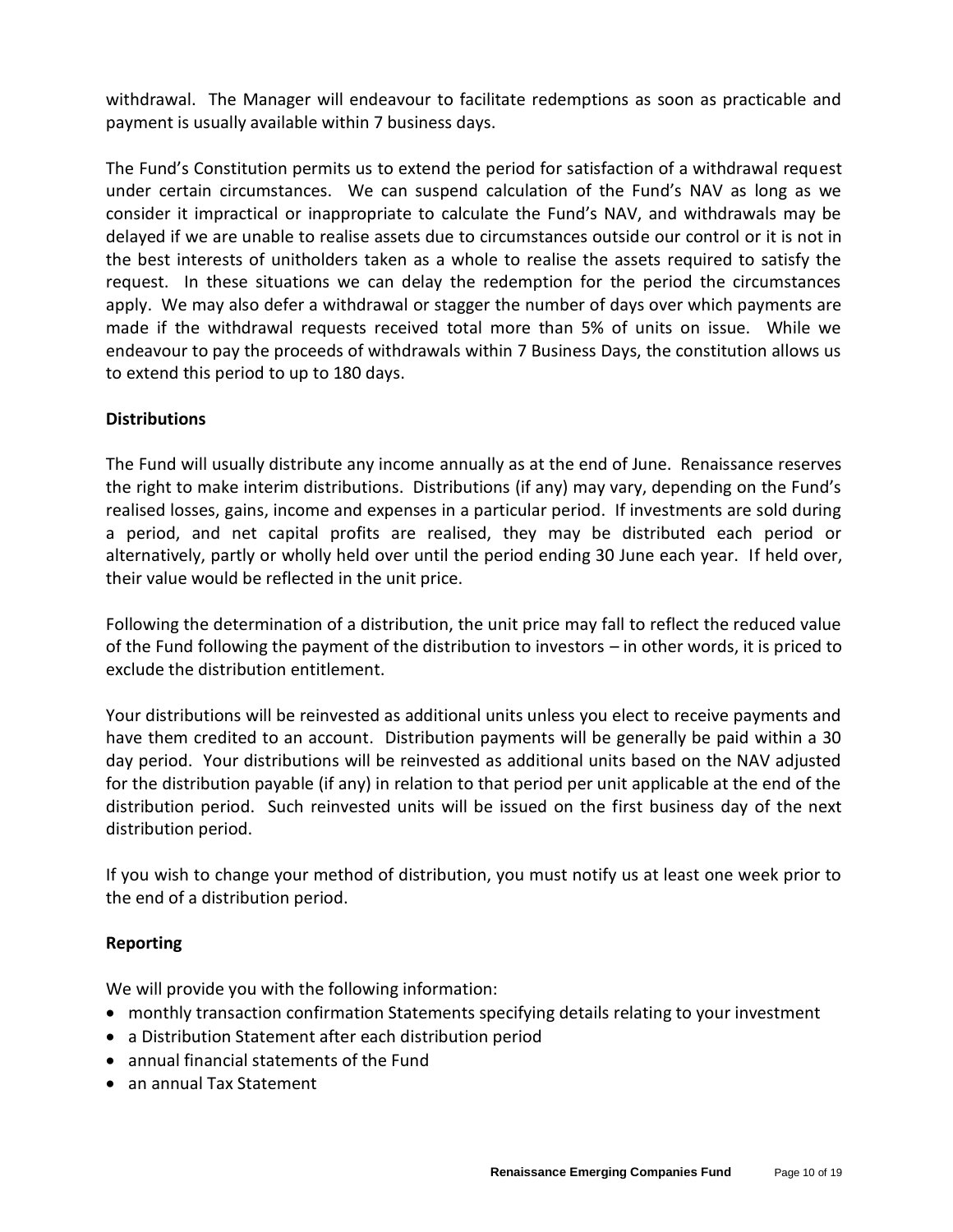## **FEES AND EXPENSES**

### **Entry and exit fees**

There are no entry or exit fees for the Fund.

#### **Management fee**

Renaissance will be paid a management fee of 1.25% p.a. This is a GST-exclusive fee. (Under the Constitution for the Fund, the Manager is entitled to receive a management fee of 2% plus GST). Renaissance recovers the GST on its fee as an expense of the Fund. It is anticipated that the Fund will receive a reduced input tax credit of 75% of the GST deducted from the Fund as an expense on account of the management fee. The Manager may pay from its fee, a rebate of a part of the management fee to one or more unit holders at its discretion.

The management fee will generally be calculated each time the Fund is valued (usually weekly and at month end), on the balance of the gross asset value of all units held by unit holders in the Fund, and will be payable monthly in arrears.

#### **Expenses**

In addition, Renaissance is entitled to be reimbursed from the Fund for certain expenses in managing the Fund. These expenses include (but are not limited to) printing costs for statements, cheques and prospectuses, and the cost of maintaining accounting, custody and unit holders' databases. There are other expenses which include GST and operating costs, such as audit, legal and tax consulting fees, which are also recoverable out of the assets of the Fund. The Constitution for the Fund also specifies other circumstances where we are entitled to be reimbursed for certain expenses in managing the Fund. Expenses are calculated and accrued in the unit price.

#### **Transaction costs**

There is a difference between the application price and redemption price of a unit, often called the "buy-sell spread". This covers what we incur or our estimate of the costs of buying or selling investments when we invest an application or process a withdrawal from the Fund. The amount charged may also be an amount less than our estimate or nil. These costs are not fees paid to Renaissance. They are paid to the Fund that you invest in, to ensure that all investors are treated equally. They may be altered from time to time, without notice during the currency of this Information Memorandum. As at the date of this Information Memorandum, the spread **(**on application and redemption) is expected to be 0.30%.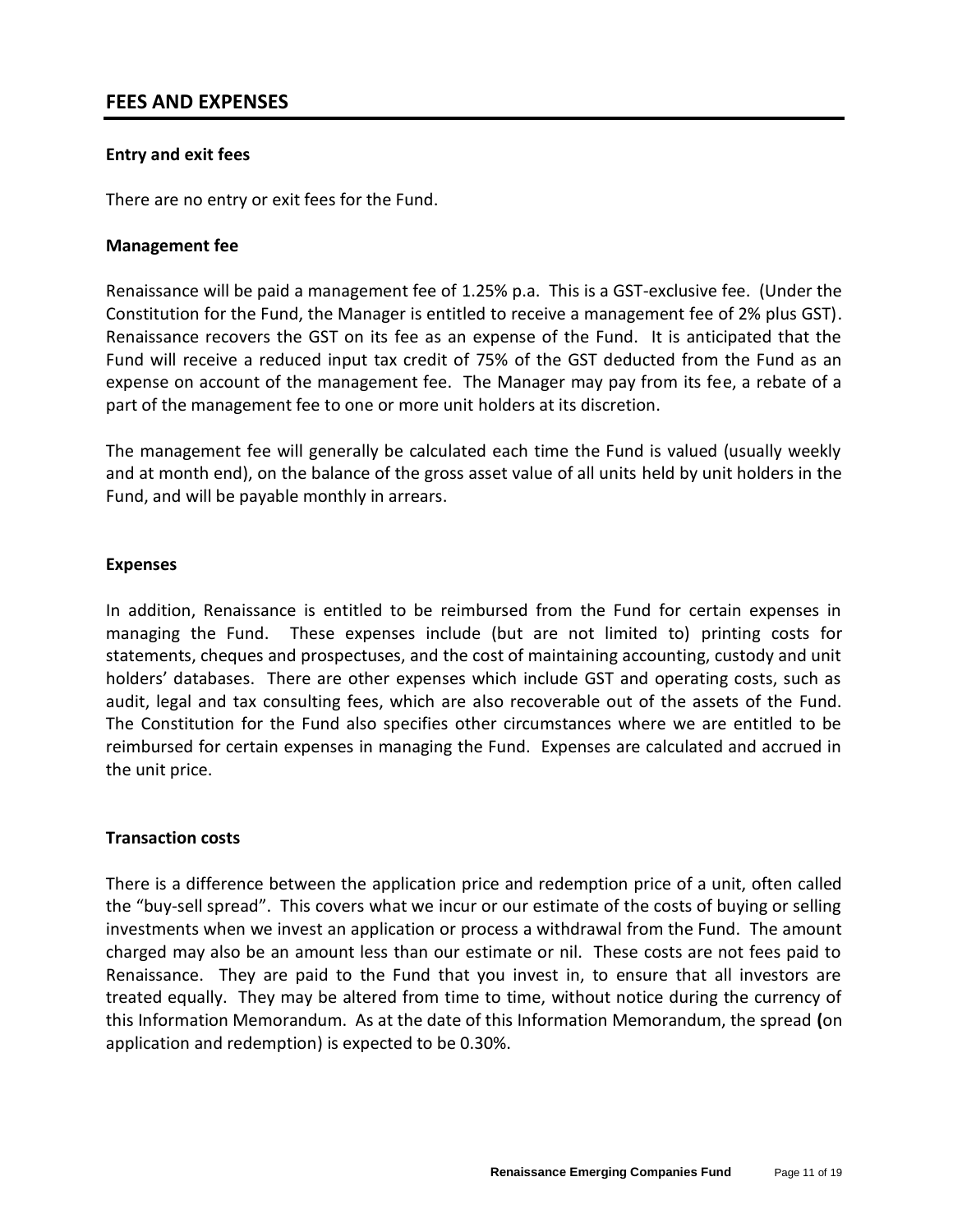## **Performance fee**

The Fund's constitution provides that the Manager is entitled to receive a performance fee that is paid out of the assets of the Fund. Should the Manager become entitled to a performance fee, the Manager will charge the Fund an amount equivalent to the performance fee amount.

## **Calculation and accrual**

While this Information Memorandum is current, the Performance fee is 20.0% $^1$  of the amount by which the Actual Performance (see below for the explanation) of the Fund exceeds the performance of the Benchmark, and 'high-water mark'.

The performance fee is calculated and accrued each time a unit price is calculated, generally weekly and at month end, and paid on an annual basis. The performance fee will be paid if the performance fee accruals during the Performance Fee Period and any negative accruals carried forward from a previous Performance Fee Period is positive at the end of the Performance Fee Period, and if the Fund has exceeded the 'high water mark'.

The performance fee will not be paid if the aggregate of the performance fee accruals is negative at the end of a Performance Fee Period.

## **Glossary for the purposes of calculating the performance fee**

**Actual Performance** means the percentage change of the Mid Price of the Fund. The Mid Price is calculated weekly, and at month end.

**Adjusted Net Asset Value** means the net asset value of the Fund after management fees have been deducted, plus any distribution and prior to taking into account any performance fee.

**Benchmark** means the S&P/ASX Small Ordinaries Accumulation Index.

**High Water Mark** means the highest net asset value of the Fund at the end of a period where a performance fee has been paid, adjusted for applications, redemptions and subsequent distributions.

**Mid Price** means:

The Adjusted Net Asset Value Number of units on issue

<sup>&</sup>lt;sup>1</sup> This fee amount is exclusive of GST. Renaissance recovers the GST on its fee as an expense of the Fund. It is anticipated that the Fund will receive a reduced input tax credit of 75% of the GST deduced from the Fund as an expense on account of the management fee.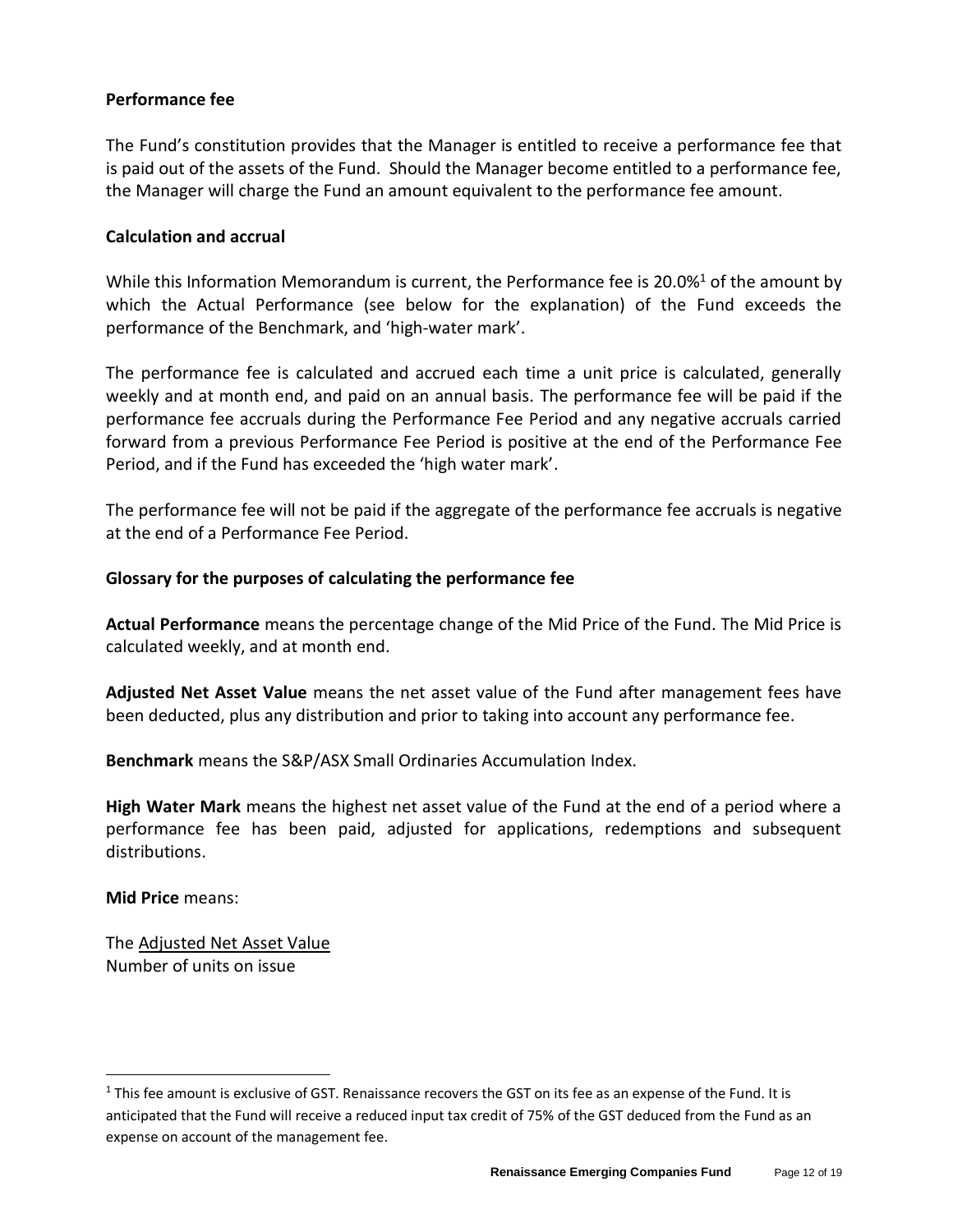The Mid Price is generally calculated weekly, and at month end.

**Performance Fee Period** is the period from 1 July to 30 June.

**Performance of the Benchmark** means the percentage change in the Benchmark on the day of calculation of the Mid Price compared to the previous date of calculation of the Mid Price.

The percentage change in value of the Benchmark will be subtracted from the percentage change in the Mid Price each time a Mid Price is calculated. The resulting percentage may be positive or negative, depending on whether the Fund has outperformed or underperformed the Benchmark.

The percentage outperformance (or underperformance) will be multiplied by the opening net asset value of the Fund for that period (prior to taking into account any performance fee and adjusted for applications and redemptions and before the payment of any distributions) to obtain a dollar value of the performance fee.

The performance fee calculation and accrual is taken into account in determining the Fund's unit price and may cause the unit price to increase or decrease depending on the percentage outperformance or underperformance.

### **Example of effect of performance fee**

By way of an example, for every \$50,000 by which the Fund's return exceeds the Benchmark for a Performance Fee Period, the Fund will generally be charged \$10,000 for the period. The Fund will not be charged this amount if the Fund's outperformance is applied to recovering a negative accrual greater than this amount from a prior Performance Fee Period.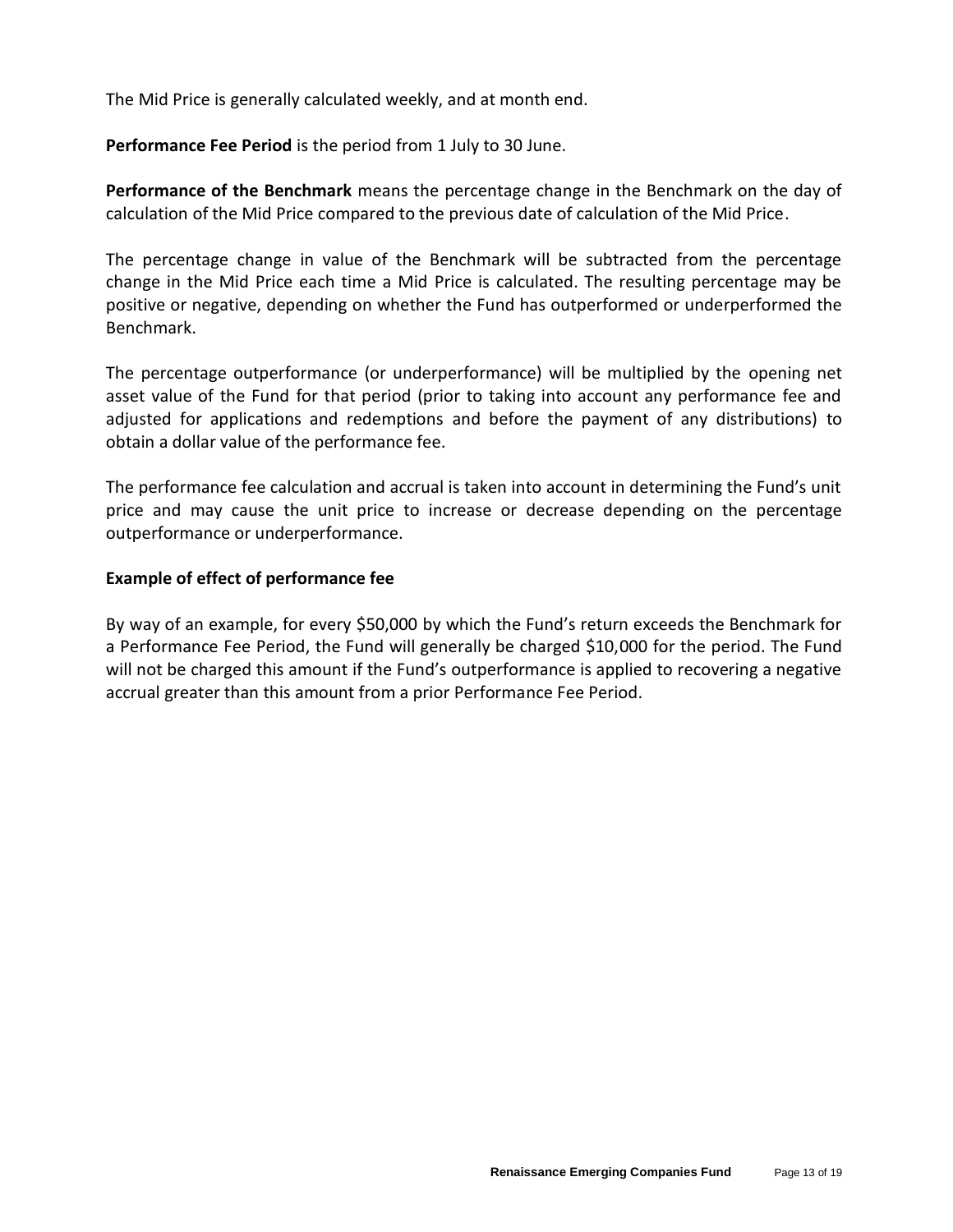# **ADDITIONAL INFORMATION**

The Fund is not currently registered with the Australian Securities and Investments Commission but will operate as an unregistered managed investment scheme.

The Information Memorandum may be updated and reissued from time to time. Existing investors will be provided with any updated Information Memorandum.

The Constitution of the Fund governs your rights and obligations as a unitholder as well as the Corporations Act and general trust law. The Constitution is dated 16 April 2004(as amended). The Manager may amend the Constitution, and Renaissance will notify unitholders in writing of any material amendments.

The Constitution contains a number of provisions relating to:

- unit pricing
- unitholder meetings
- our ability to delay access to your money (such as if the Fund becomes 'illiquid' or pricing of the Fund impracticable)
- termination of the Fund
- our powers, such as our investment powers and the powers of the Fund to borrow
- our power to unilaterally amend the Constitution

A copy of the Constitution may be obtained free of charge on request.

Renaissance does not guarantee the success of the Fund, or the repayment of capital or a particular rate of return on income or capital.

## **Custody**

Custodial services are provided by Link Fund Solutions, (ABN 44 114 914 215).

## **The Auditor**

As of the date of this Information Memorandum audit services are provided by Pitcher Partners Sydney Pty Limited.

## **Taxation**

It is expected that the Fund will generally not pay tax on the income or gains made by the Fund provided all taxable income is distributed to unit holders. Depending on your situation, you may be liable to tax on your share of the net income of the Fund and you may qualify for a discount on certain capital gains made by the Fund.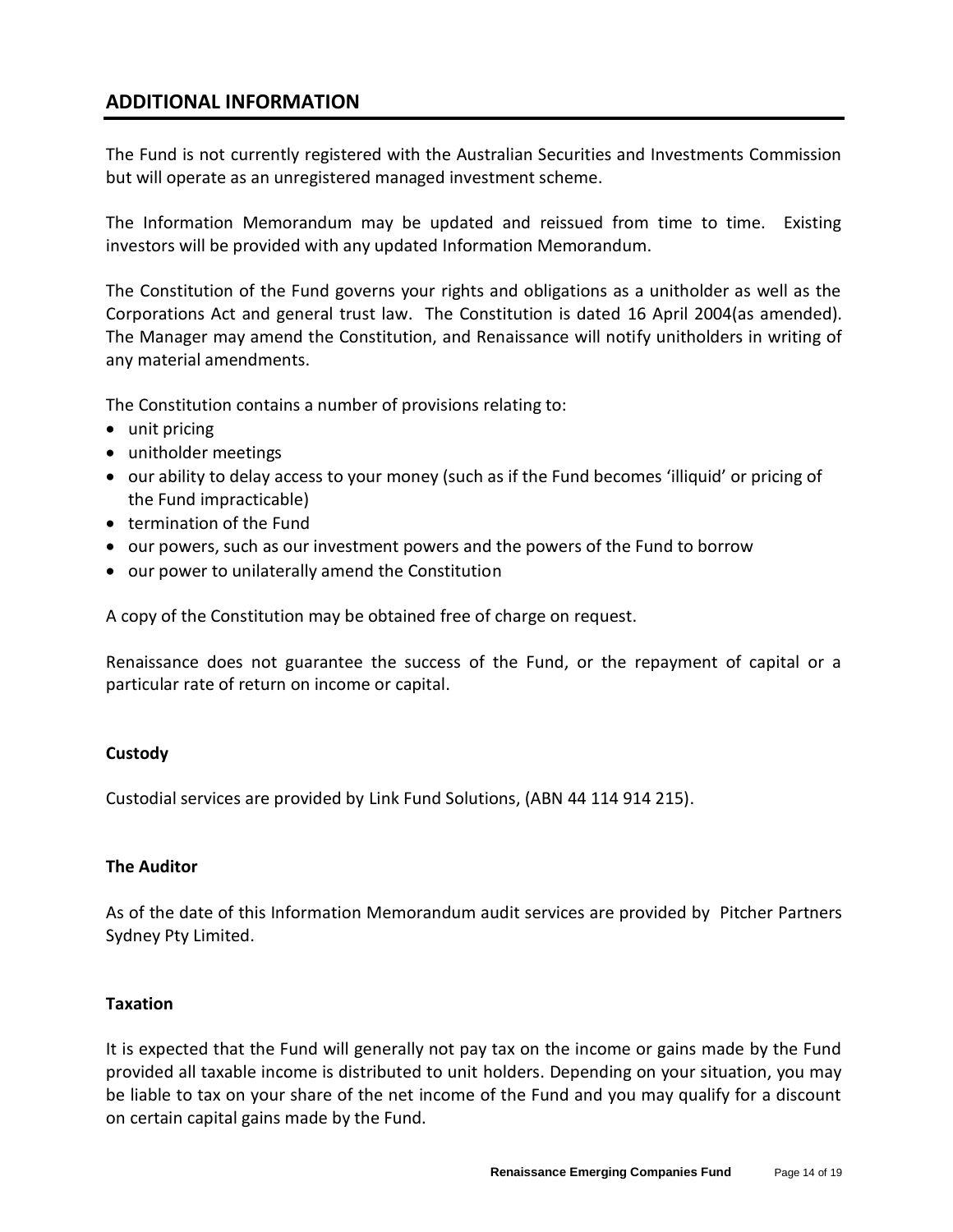Under the capital gains tax provisions, if you redeem your units, you may be liable to tax on any gain. In certain circumstances you may be eligible for a discount on certain taxable capital gains.

As the taxation consequences of investing in the Fund differ between investors, it is recommended you seek your own professional taxation advice prior to making an investment decision.

## **Foreign Account Tax Compliance Act (FATCA) and Other Similar Regimes**

The Foreign Account Tax Compliance Act of 2010 (FATCA) is United States (U.S,) tax legislation which aims at enabling the U.S. Internal Revenue Service (IRS) to identify and collect tax from U.S. residents that invest via non-U.S. entities, such as the Fund.

A requirement of FATCA is that certain foreign financial institutions (FFI's) must register with the IRS and collect and provide certain information about U.S. investors to the IRS via our local tax authority being the Australian Taxation Office (ATO). FATCA also imposes diligence requirements upon FFI's which require them to review investor account records for certain indicia of U.S. ownership, and obtain documentation sufficient to the IRS from clients whose accounts have such indicia of U.S. ownership. It is possible that similar regimes will also be enacted in other countries in the future.

Renaissance and the Fund are expected to be an FFI under FATCA and intend to comply with their FATCA obligations (and any other obligations which may arise under similar regimes in other countries) either directly or under any relevant Intergovernmental Agreement. Renaissance will request that you provide certain information about yourself and your tax status. If you or (where you are applying on behalf of an entity) the entity and/or any office bearer\* of the entity and/or any individual who holds an interest in the entity of more than 25% (a "Controlling Person") are a U.S. citizen or U.S. tax resident, you must contact Renaissance at the time of applying for Units in the Fund. \*An office bearer includes a director of a company, partner in a partnership, trustee of a trust, chairman, secretary or treasurer of an association or co-operative. Non-compliance with FATCA may result in a flat rate of 30% withholding tax on payments of certain U.S. source income.

Any unit holder who does not provide information requested by Renaissance for FATCA purposes, or for the purposes of any similar regime in another country, is subject to a compulsory redemption of their units.

In certain instances the Fund may not be able to escape the imposition of withholding tax or other taxes under FATCA or any similar regime. While the Fund will seek to apportion any such tax burden on unit holders whose actions or inactions have caused the Fund to be subject to tax, there can be no assurance that it will be able to do so, and if the Fund cannot, any such tax will reduce the amount of cash available to pay all unit holders, including those unit holders who have provided all requested information.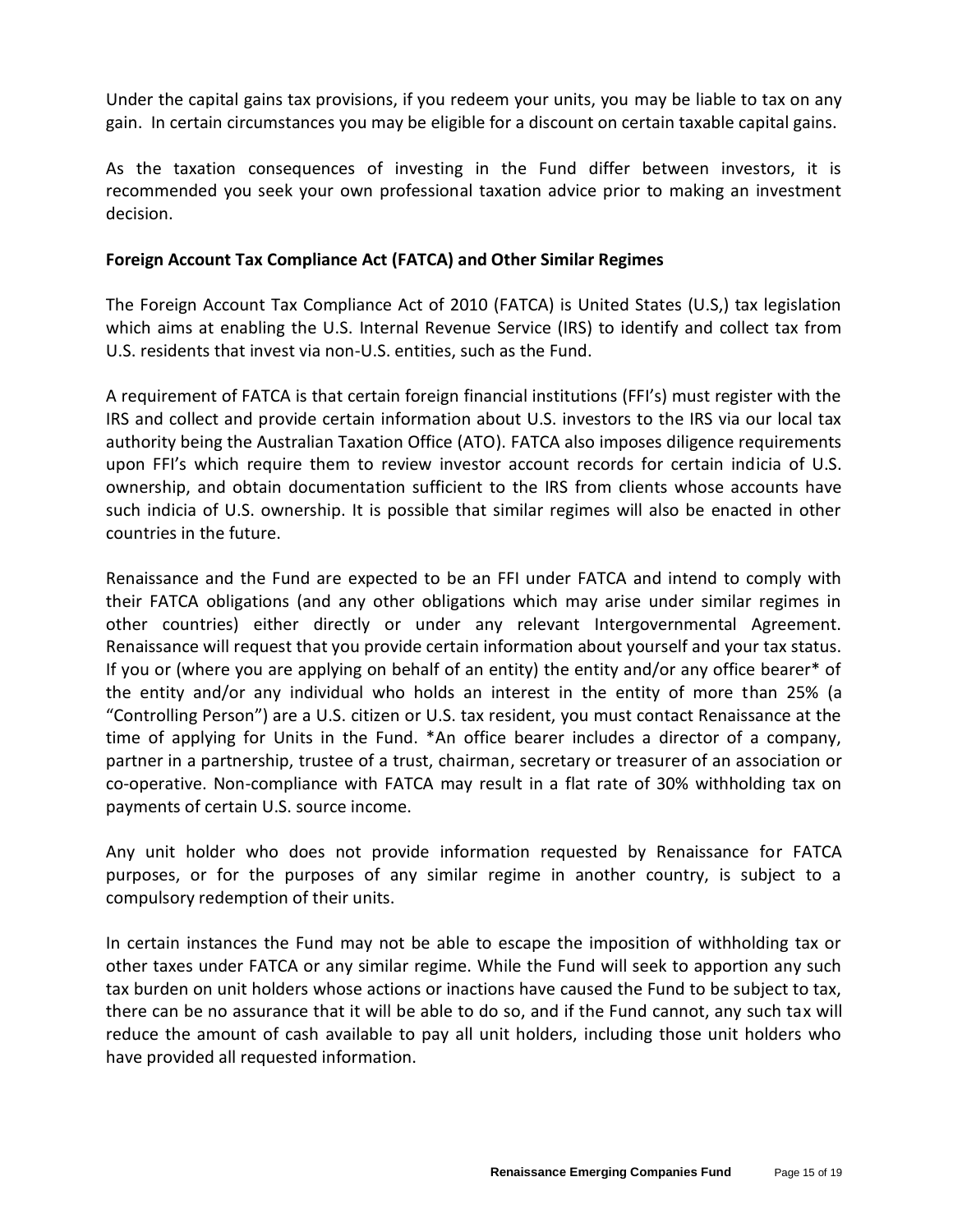## **Privacy**

Renaissance respects your privacy and the protection of your personal information. We only collect information if it is necessary for the functions of our business and your investment with us. The information requested in the application form is used by us for the primary purpose of establishing and administering your investment. We are unable to process your application and provide you with the requested investment without this information.

You may request access to the information held by us about you and your investment and we ask that you advise us of any changes to such information you may have provided.

We may disclose your information (or parts thereof) to external parties who act on our behalf in the operation of our business from time to time. We may also disclose your information to external parties on your behalf, unless you have instructed us otherwise.

Renaissance and its related bodies corporate may use your information on occasion, to advise you about other services or products offered by us, but you may elect to stop receiving such information at any time.

If you wish to update or request access to your information or if you have any queries regarding our Privacy Policy, please contact the Legal and Compliance Officer.

#### **Further Information**

The information contained in this Information Memorandum is a summary of some of the general features of the Fund. This should be considered in the context of, and subject to, any further information made available to you by Renaissance. For further information or to obtain a copy of the Fund's Constitution, please contact Renaissance.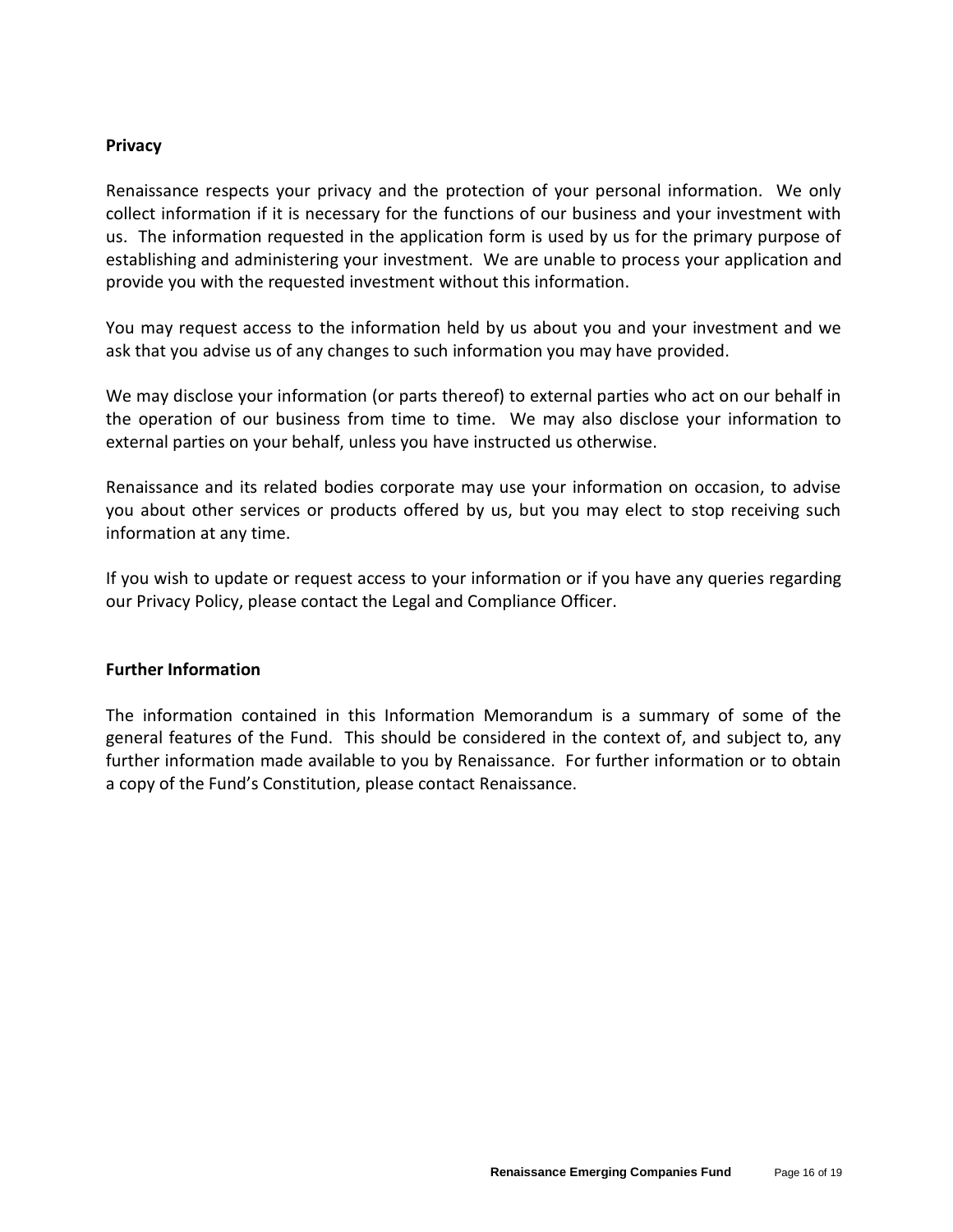## **DIRECTORY**

#### **Manager**

|            | Renaissance Smaller Companies Pty Ltd (ABN 88 103 874 102) |
|------------|------------------------------------------------------------|
| AFSL:      | Licence No. 227074                                         |
| Address:   | Level 23, 56 Pitt Street, Sydney, NSW, 2000                |
| Telephone: | (02) 8223 5000                                             |
| Contact:   | <b>Sheldon Rivers</b>                                      |
| Email:     | srivers@renaissanceasset.com.au                            |
| Website:   | www.renaissanceasset.com.au                                |

## **Custodian**

| <b>Link Fund Solutions</b>                   |
|----------------------------------------------|
| Level 12, 680 George Street, Sydney NSW 2000 |
| GPO Box 5482, Sydney NSW 2001                |
| (02) 8280 7100                               |
| LFS contact@linkgroup.com                    |
| www.linkfundsolutions.com                    |
|                                              |

### **Auditors**

Pitcher Partners Sydney Pty Limited (ABN 34 098 199 118) Address: Level 22, MLC Centre, 19 Martin Place, Sydney, NSW, 2000 Telephone: (02) 8236 7700 Facsimile: (02) 9233 4636 Website: www.pitcher.com.au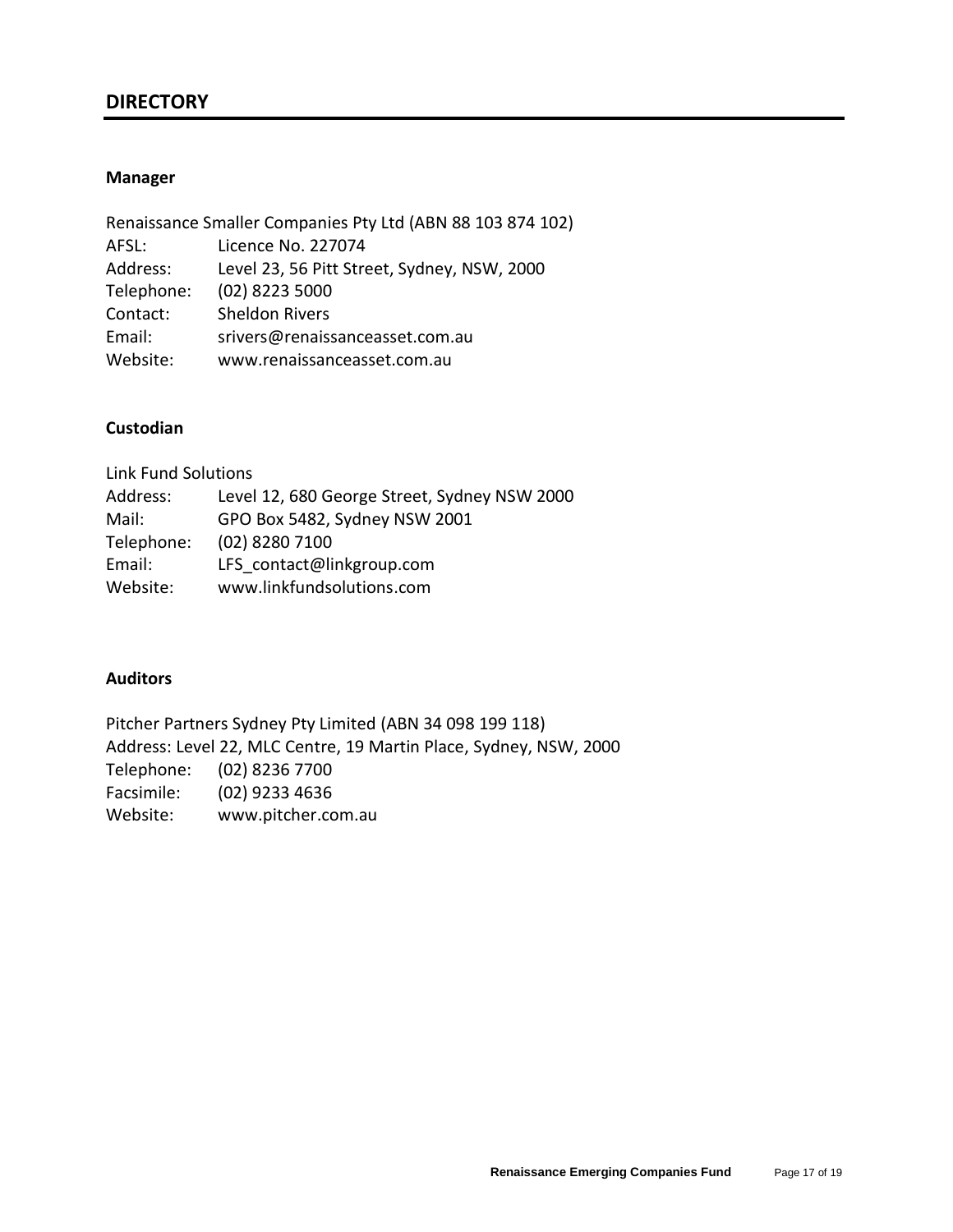## **HOW TO INVEST**

To invest in the Fund you will need to complete and sign the attached Application Form.

- Supply of Tax File Numbers (TFN) is discretionary. It is not an offence if you decide not to supply your TFN. If you do not supply your TFN, however, tax will be deducted from your income earned at the highest marginal tax rate (plus Medicare levy) and forwarded to the Australian Taxation Office. These deductions will appear on your statements. A form is attached for your convenience.
- Joint applications must be signed by all applicants. Joint investments will be deemed to be held as Joint Tenants.
- Applications under Power of Attorney must be accompanied by a certified copy or the original of the Power of Attorney with specimen signatures.

The minimum initial investment in the Fund is \$100,000 and additional investment is \$20,000. All investors will need to qualify as a Wholesale Investor. The Manager may vary these minimum investment amounts from time to time.

Application monies should be received by 12.00pm (EST) by any Friday, unless this day is a public holiday in Sydney to receive that week's unit price. Application monies received after this time will receive the following week's unit price.

Please send completed Application Form with relevant AML documentation to:

Link Fund Solutions Renaissance Emerging Companies Fund Unit Registry GPO Box 5482 Sydney NSW 2001

Alternatively scanned application forms with certified Know Your Client documentation can be sent via email as per the details below.

Email to LFS\_registry@linkgroup.com

#### **How do you qualify as a Wholesale Investor**

If you are applying for \$500,000 or more, you'll be automatically deemed a Wholesale Investor and no additional documentation is required. If you are investing less than \$500,000 and you are an Australian Investor, additional documentation will be required to certify that you are a Wholesale Investor in the form of:

- 1. An accountant's certificate certifying that the proposed Unit holder has:
	- net assets of at least A\$2.5million, or
	- gross income for each of the last two financial years of at least \$250,000.

OR

- 2. A statutory declaration that the proposed Unit holder:
	- is a trustee of a superannuation fund within the meaning of the Superannuation Industry (Supervision) Act 1993 with net assets of at least A\$10 million,
	- controls at least A\$10 million (including any amount held by an associate or under a trust that the investing entity manages),
	- is a manufacturer and employs 100 or more people, or the investing entity is not a manufacturer and employs 20 or more people,
	- holds an Australian financial services licence, or
	- is a 'professional investor' as otherwise defined in the Corporations Act.

Please contact the Manager if you need us to assist you in providing the appropriate documentation to certify that you are a Wholesale Investor.